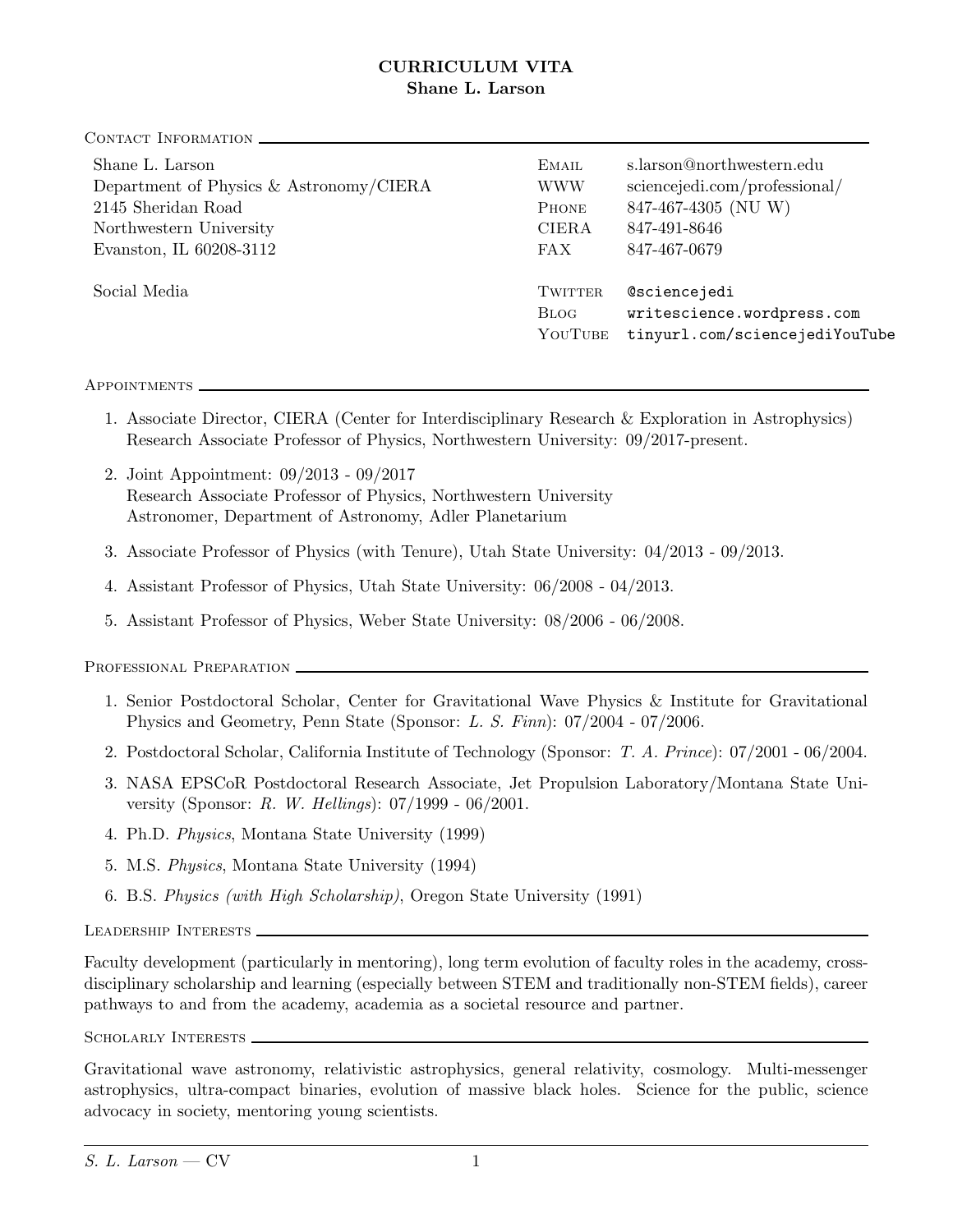# CIERA, Northwestern University (2013-Present)

- ► Position: Associate Director
- ► Scope: CIERA is a university-wide, multi-college research center that operates under the Vice-President for Research. We currently have an annual University operating budget of approximately \$2 million, and are a cost center for more than \$30 million in external grants during FY2017.
- ► Personnel: CIERA's operational faculty consist of 12 faculty in core astronomy and astrophysics, with an additional 20 active interdisciplinary faculty in departments around the University. We have 22 postdoctoral scholars, and 35 graduate students. Under the leadership of the Director and Associate Director, the Center operates with 6 permanent staff, including a Director of Operations, a Director of Communications, a Director of Engagement Programs, one Administrative Assistant, and two Grants and Finance Managers.
- ► Board: We currently have a 9 member Board of Visitors; this is a philanthropic board with a giving commitment. Additionally we have an Internal Scientific Advisory Board comprised of University Faculty and members of other Centers. We are currently building an external Scientific Advisory Board to provide broad advice on CIERA's research activities and their interface with the broader international astrophysics community.
- ► Development: CIERA is currently in a strong development phase, with a 5-year target of \$5 million growth in our philanthropic portfolio. I work closely with University Advancement and Alumni Relations, meeting with prospective donors, participating in alumni events and alumni travel, briefing the Board of Trustees about CIERA's role in the broader Northwestern campaign activities, and producing media materials to promote CIERA and our mission.
- ► Strategic Plan: The expansion of our development program and advisory structures coincides with the beginning of a Strategic Planning process that will map out our goals and aspirations for CIERA's second decade. We are currently engaged in surveying faculty and stakeholders, and consulting with Northwestern's Vice-President for Research and other University-wide programs to insure consistency, alignment, and synergy with broader institutional priorities.
- Initiatives & Special Projects: In the past two years I have led several outward facing projects for CIERA. The most prominent of these were:
	- Redevelopment of the Center's main website, done in collaboration with Northwestern's Global Marketing Office to insure consistency with University strategies but still showcasing our unique work.
	- Created visualizations and public relations materials to support the majore LIGO gravitational wave announcements since early 2016. Worked closely with the University's marketing, public relations, and visualization teams, resulting in a wide variety of national and international media spots.
	- Guided development of open access data visualization tool for gravitational wave events, used and adopted by the broader scientific community for science activities as well as public engagement.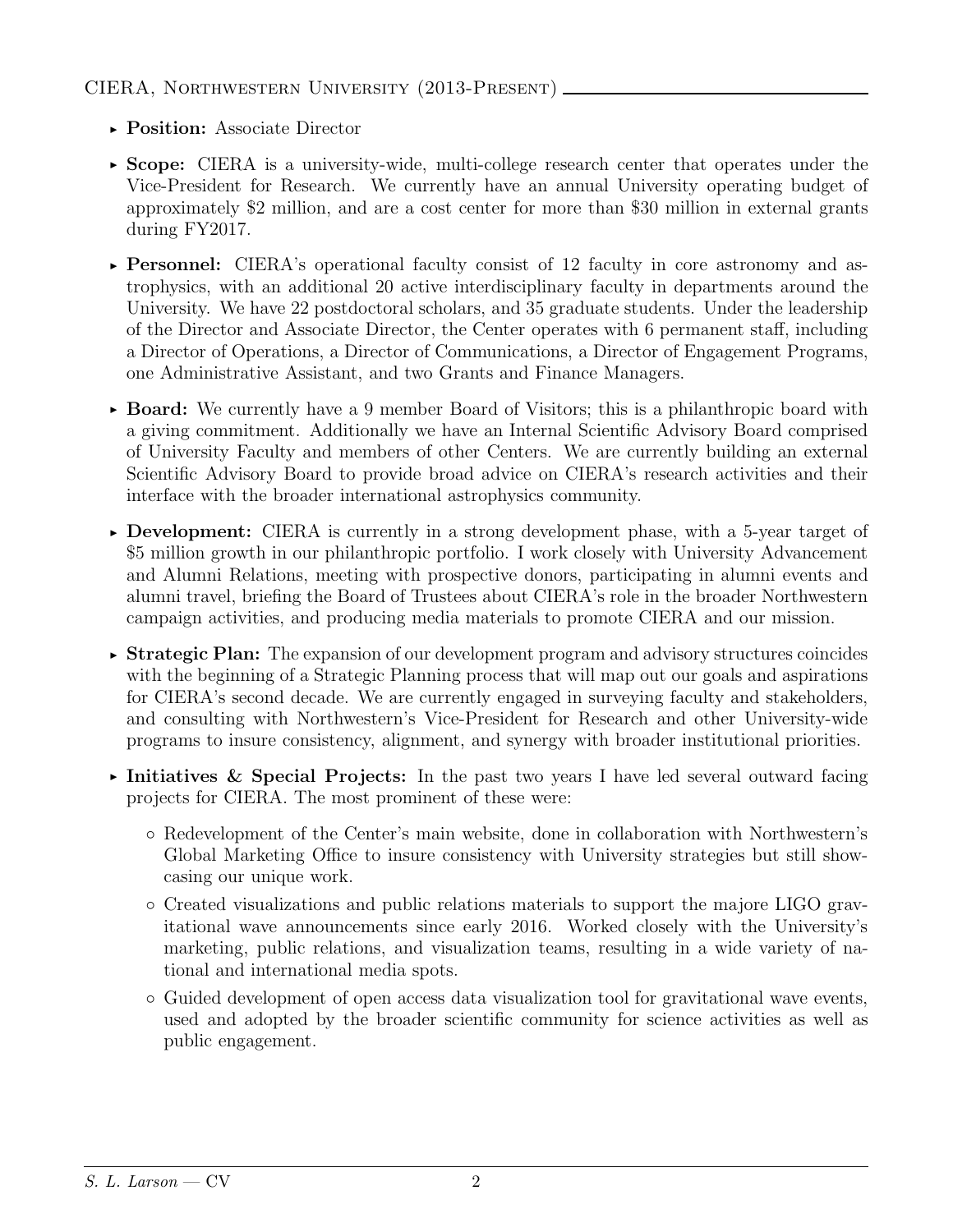- ► Positions: NASA LISA Study Team, LISA Consortium Board, U.S. Chair of the LISA Astrophysics Working Group
- $\triangleright$  Scope: LISA is a gravitational wave observatory that is being developed by the European Space Agency (ESA) and NASA, to be launched in the 2030 timeframe. The LISA Consortium is an international scientific collaboration consisting of more than 1000 individual scientists in Europe and the United States. It is the primary scientific community responsible for the science and data analysis associated with the LISA mission.
- ► Consortium Roles: The Consortium is led by a Board whose representatives are appointed by ESA, the member states of ESA, and NASA. I am one of the four U.S. representatives on the Consortium Board. The general scientific membership of the Consortium is organized into five working groups; the largest of these is the Astrophysics Working Group with more than 350 members. I am one of the 4 chairs of this working group, and the U.S. astrophysics lead.
- ► NASA Roles: In 2017, I was selected by NASA to be one of 15 members of their LISA Study Team, which is responsible for coordinating U.S. activities in LISA. Prior to that, I was a member of the L3 Study Team (2015-2017) that was responsible for outlining what NASA's roles and responsibilities in the LISA Mission could be. The membership in these study teams is decided through competitive selection, with application reviews done by the administration at NASA Headquarters.
- $\triangleright$  Initiatives: I have been responsible for guiding a variety of efforts within the LISA community, which involves managing input from a diversity of stakeholders, balancing competing and sometimes conflicting priorities from those stakeholders, and synthesizing a cogent and well balanced response that benefits both Consortium wide and individual interests. Managing the messaging of those responses within the Consortium membership also requires considerable management of personalities and expectations.
	- I am part of the small Consortium committee developing our *Publications & Presentations* (P&P) policies. These policies are the guidelines for how the Consortium and Consortium members collaborate on science activities. It includes polices on: how data and data results are handled; how ideas are shared and worked on within the Collaboration; authorship on Collaboration-wide papers as well as "short author" papers. This is in its earliest phases of development, and is one of the most important early administrative activities for the collaboration as it has important implications for our members, particularly students, early career faculty, and scientists seeking extramural funding through grants and foundations.
	- As the Astrophysics lead on NASA's L3 Study Team (L3ST) I led the development of a report entitled "*A U.S. Roadmap for the LISA Science Case: Challenges, & Opportunities*" that laid out capabilities and goals in the U.S. science community for participating in the international LISA mission, and outlined the required resources in terms of funding and workpower needed. This report was used by NASA Headquarters to inform the development of their LISA Preparatory Science Program, now part of the annual ROSES ("Research Opportunities in Space and Earth Sciences") funding call.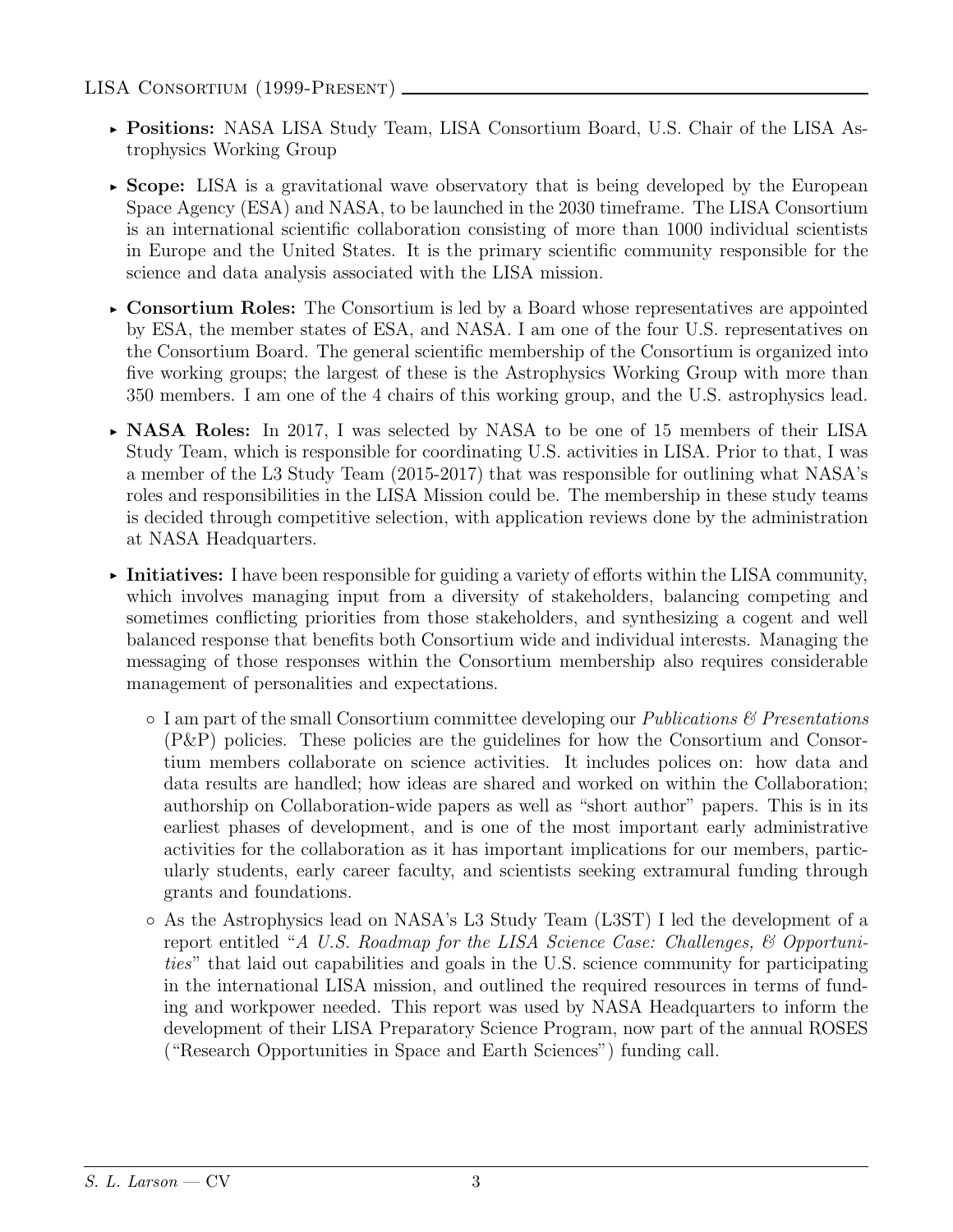# LIGO-Virgo Scientific Collaboration (2012-Present)

- ► Positions: I have been a member of the LIGO-Virgo Scientific Collaboration (LVC) since 2012, first as the leader of the USU Gravitational-wave group, and now as a member of the Northwestern LIGO Group. I work broadly across the Collaboration, mostly in roles that involve outward facing activities, promoting our science with administration, other scientists, and the public.
- ► Scope: The LIGO-Virgo Scientific Collaboration is an international collaboration of more than a thousand scientists worldwide. It involved the LIGO Collaboration in the United States, the Virgo Collaboration in Europe, and will soon also encompass the Kagra Collaboration in Japan. The Collaboration is built around the world network of kilometer scale interferometric gravitational wave observatories.
- ► Roles & Responsibilities: I have a role in the LVC as a member of several *Paper Writing Teams*. Collaboration papers are prepared by a small team who plan and prepare the draft. It is internally reviewed (a pseudo-refereeing process) and the PWTs revise the paper in response. The paper is then released to the entire collaboration, and the PWT manages a much larger suite of comments and criticisms. I am asked to be on Paper Writing Teams to help navigate competing opinions and personalities, as well as for my writing skills. The most prominent PWT responsibilities I have had are:
	- The first Binary Neutron Star merger observed by LIGO was one of the most significant events in the history of astronomy – the first multi-messenger detection with gravitational waves. I was on the Paper Writing Teams for three of the eight papers the LVC announced the discovery with (including the primary discovery paper in *Physical Review Letters*).
	- Currently, I lead the Paper Writing Team for a paper responding to criticisms that have been leveled against the first LIGO discovery and have gained considerable attention in the international press. This paper is, as you might imagine, extremely sensitive and contentious, and is the focus of many deep and divided opinions within the Collaboration. As the leader of the PWT, I help the team navigate to an agreeable and even response that faithfully represents the Collaboration's scientific processes and projects our confidence in our analysis.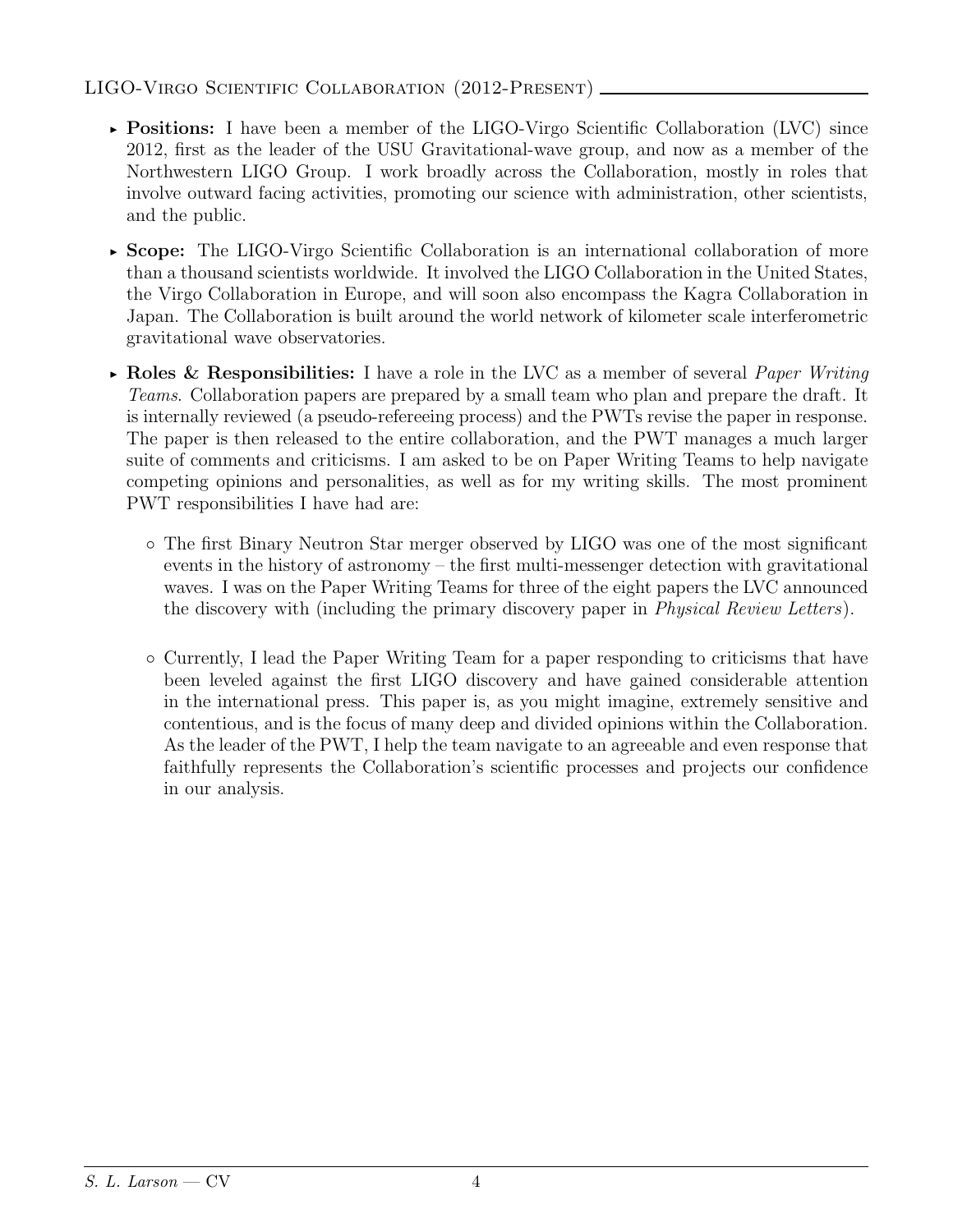- ► Position: In my previous role as an astronomer at the Adler Planetarium, my responsibilities were to use my expertise as a professional, academic astronomer to help address institutional priorities and missions. The academic department is small, but operates in a fashion very similar to a University department, with faculty carrying out research and serving in service and administrative roles for the institution as needed.
- ► Scope: The Adler Planetarium is the oldest planetarium in the Western Hemisphere, and one of the major cultural institutions focused on astronomy and space science in the United States. Boasting more than half a million visitors on-site every year, the Adler's staff works both in and outside the walls of the museum to bring an appreciation for the role of modern science in every corner of society using astronomy as a gateway for broad access.
- $\triangleright$  Roles & Responsibilities: In general I was responsive to whatever requests were made for my expertise, but there are several areas where I played an regular and ongoing role in institutional activities.
	- $\circ$  Development & Advancement Philanthropic development is a substantial part of the economic viability of a public museum like Adler. I regularly worked with the Adler's Advancement team by interacting with prospective donors, providing programming at development events, and visiting corporate partners to foster donor relations.
	- Public Relations & Marketing I worked closely with our Public Relations and Marketing team, helping develop the messaging and content that built the Adler brand. The most visible example of this was the "*Space is Freaking Awesome*" campaign; I provided content expertise that helped shape the science facts used in the campaign, keeping them accurate while simultaneously making them short, fun, and understandable.
	- Media Interface As one of the main astronomy cultural institutions in the United States, the Adler was regularly queried by broadcast, print, and online media to provide explanations and interpretation about major events in astronomy and space science. Our media team connected members of the astronomy department with these inquiries; I regularly appeared on TV and radio, and spoke with reporters, journalists, and freelancers in this capacity.
	- Staff Development Adler staff are intelligent and thoughtful ambassadors for astronomy and space science. They work at the institution because they have a personal love for the Cosmos, and because they enjoy the intellectual engagement of sharing knowledge with our visitors. They are not generally content experts in astronomy. I regularly worked with all our staff, both formally and informally, to help them understand astronomy concepts and to develop their own way of explaining the latest discoveries in astronomy and space science. I helped develop training and programming that was presented to bring them up to speed on exhibits and science content, allowing them to help guide and educate visitors.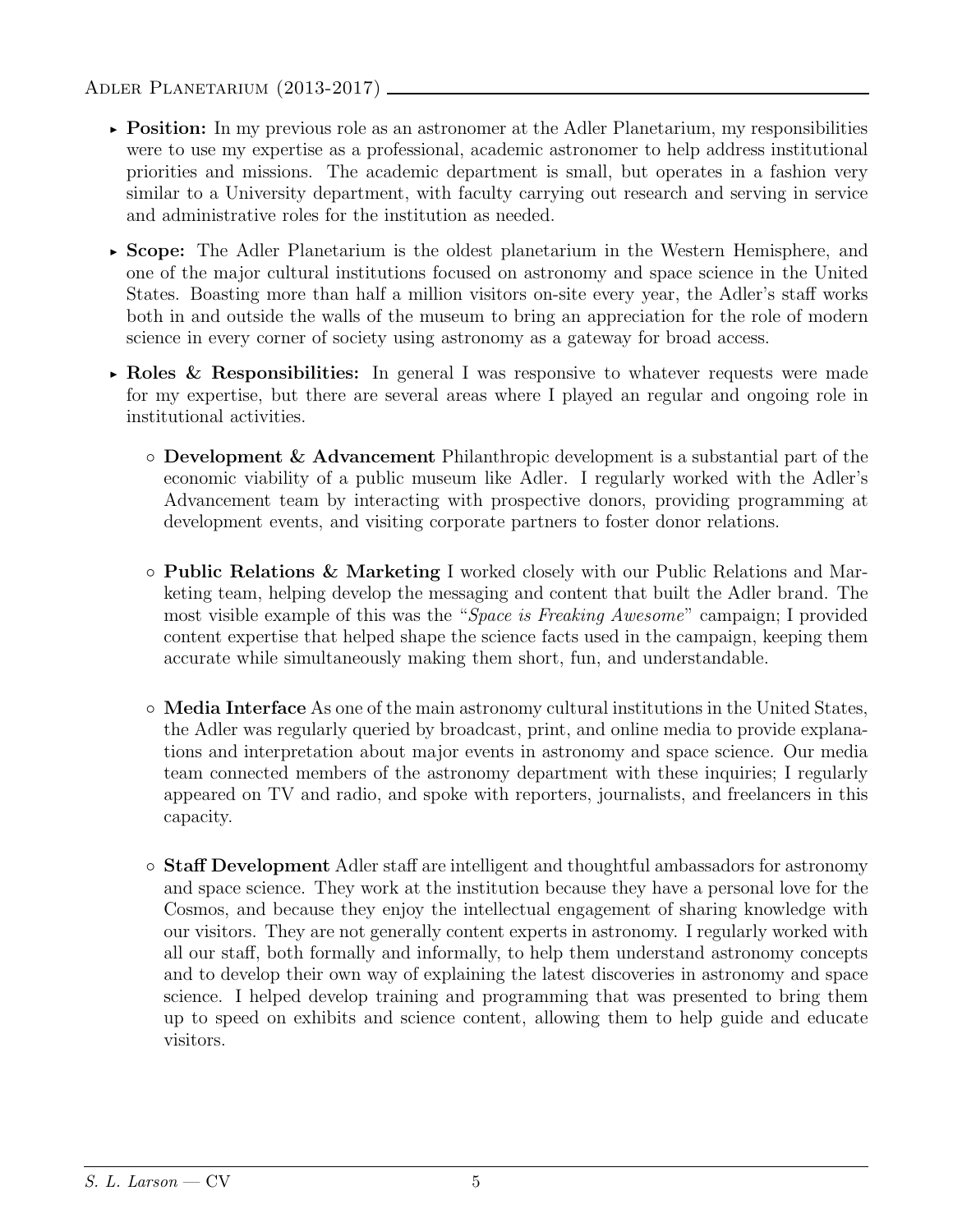## Other Leadership Roles

- ► Positions: I have held a number of other leadership positions within the scientific community. These positions all encompass leadership across a wide diversity of scientists, representing many different disciplines and many different institutions.
	- Astronomy & Astrophysics Advisory Committee (2016-2019) The Astronomy & Astrophysics Advisory Committee (AAAC) is a 12 member federal advisory committee (this is a national FACA committee) that provides guidance to NASA, the National Science Foundation, and the Department of Energy about overlapping astronomy and astrophysics activities sponsored by the agencies. Membership on this committee is by recommendation and appointment by the federal agencies; my membership was recommended by NASA. Each year the AAAC solicits information from the agencies and the astronomy community about research priorities and the health of the scientific enterprise. When needed, we also constitute task force studies to map out the appropriate strategies to expand and fund technology and research capability in specific research areas. The output of this activity is a report that is delivered to the agencies and the Congress in the spring of each year.
	- Chair, 4 Corners Section of the American Physical Society (2012-2015) The American Physical Society (APS) is the largest professional physics organization in the world, boasting more than 50,000 members. In North American it is organized into ten regional sections. The section Chairs are elected positions, with an overall 4 year commitment. The Chairs represent the section interests to the central leadership, organize sectional meetings, promote membership in the section, and facilitate development for scholarship and funding programs sponsored by the section.
	- Science Unwrapped (2009-2013) In 2009 I co-founded and directed a public outreach program at Utah State University called *Science Unwrapped*. It is a monthly lecture series that features an accessible public speaker, coupled with direct engagement activities after the lecture between the attendees and working students and scientists from the University's units. It is still running today, and has been one of the most successful outreach programs ever run by the University; during the 4 years I directed the program we had 11,500 visitors (in a rural area with a population of roughly 100,000). It was most widely recognized and respected for drawing interdisciplinary connections between every college and unit on campus, including the sciences, engineering, and the humanities. The most challenging aspect of leading this program was working with the members of the university community to understand and embrace the deep connections between all disciplines. In 2013 I was awarded a *Public Engagement Award* from Utah State University for the creation of this program.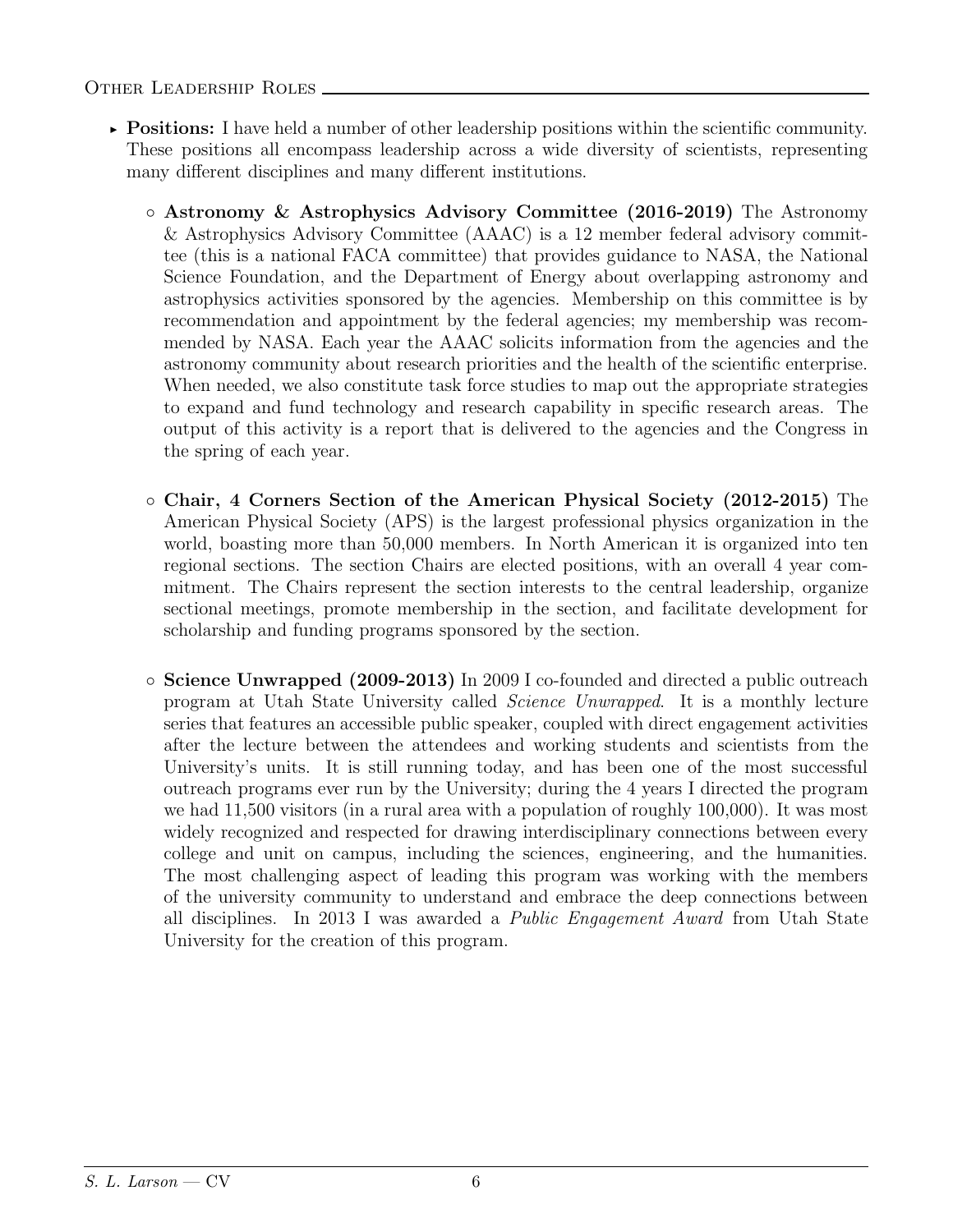#### SUMMARY OF ACADEMIC ACHIEVEMENTS

Below is an abbreviated summary of my historical achievements as an academic over the past ∼20 years. Full accounting of the list can be found in my complete curriculum vita. Comprehensive list of any information available on request.

## 1. Honors & Awards Highlights

- $\blacktriangleright$  Elected Fellow of the American Physical Society (2015)
- ► Collaboration Award, Chicago Innovation Awards, Aquarius Team (2018)
- $\triangleright$  College of Science Public Engagement Award, Utah State University (2013)
- $\triangleright$  Sigma Pi Sigma/SPS Professor of the Year, Utah State University (2012)
- ► Exemplary Collaboration Award, HARBOR Team, Weber State University (2009)

## 2. Publications

- $\rightarrow$  99 referred scientific publications to date
- $\triangleright$  15+ reports and discipline papers published through NASA studies and Decadal Survey process

## 3. External Grant Funding

- $\blacktriangleright$  PI for \$1,522,685.00 over career
- $\triangleright$  Co-I for \$2,932,260.00 over career
- ► Total Funded Grants: \$4,454,945.00 over career

### 4. Students

- $\blacktriangleright$  Advisor to 4 Ph.D. students
- $\blacktriangleright$  Advisor to 6 M.S. students
- $\blacktriangleright$  Advisor to 50+ undergradautes
- $\blacktriangleright$  Advisor to 10+ high school students
- ► Advisor on \$87,550.00 in student-led grant awards over career
- 5. Teaching: I have largely taught intro Physics and Astronomy classes over my career, with 132 credit hours (8800 student credit hours) taught.

## 6. Invited Talks

- $\blacktriangleright$  40+ invited talks
- $\triangleright$  65+ invited colloquia and seminars

### 7. Public Engagement

- $\blacktriangleright$  Delivered 200+ public lectures to 26,000+ attendees.
- ► 3 time TED<sub>x</sub> speaker
- ► Kavli Foundation Full Dome Lecture (2018)
- $\blacktriangleright$  145 blog posts at writescience.wordpress.com; 4000+ followers, 170,000+ hits over 9 years
- $\blacktriangleright$  Posted 20 Instructables at instructables.com/ with 305,000+ views